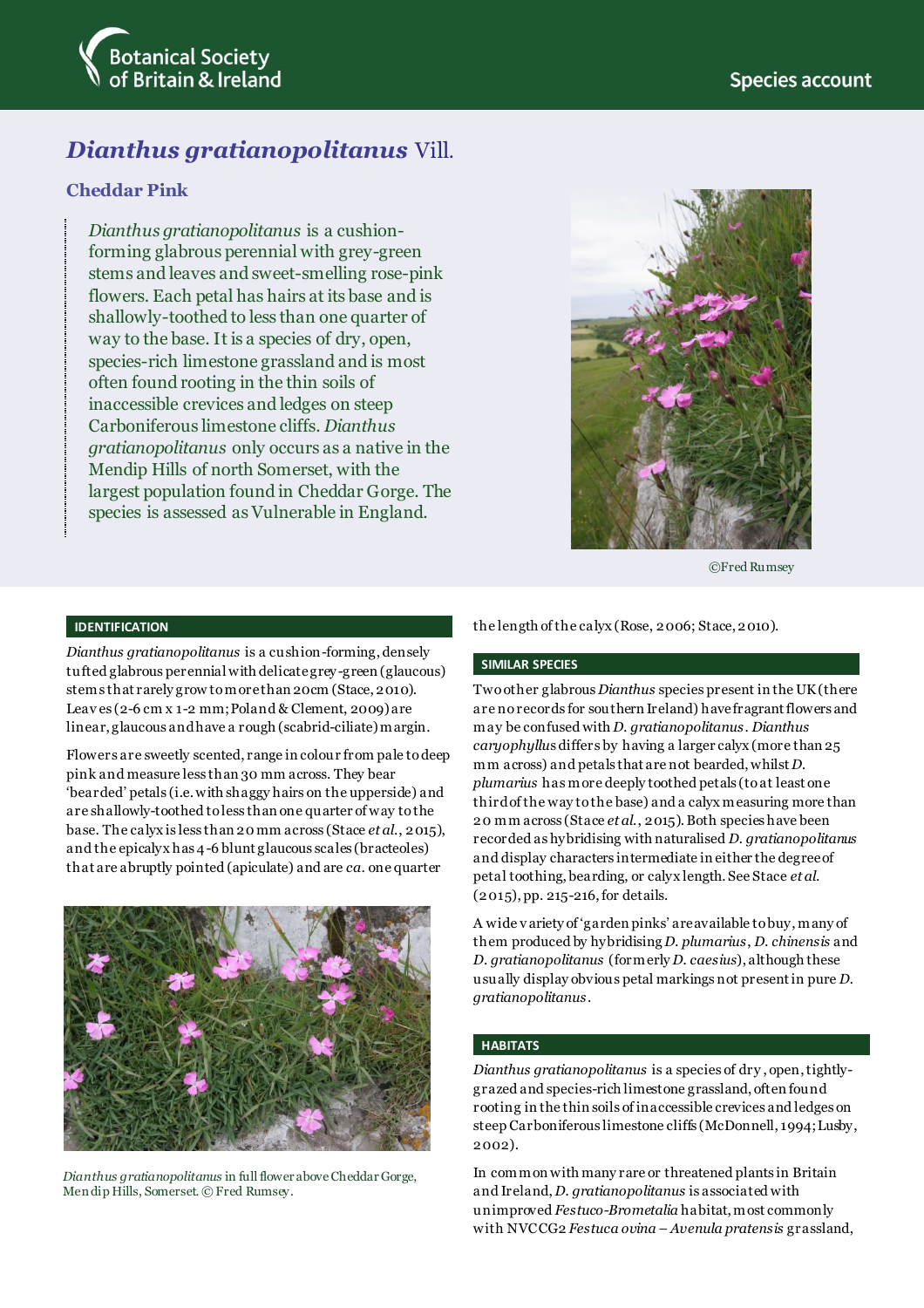# *Dianthus gratianopolitanus* Vill.

and growing with *Helianthemum nummularium, Koeleria macrantha, Thalictrum minus* and *Thymus polytrichus*. (McDonnell, 1994).

#### **BIOGEOGRAPHY**

*Dianthus gratianopolitanus* has a European Temperate floristic element with a Continental distribution in Western Europe (Preston & Hill, 1997) and has core areas of distribution in the French, Swiss and German Jura mountains. Populations are much more fragmented and thinly scattered across low-lying mountainous areas of middle and eastern France, and from southern Belgium to the Czech Republic, Poland and Ukraine in the East (Putz *et al*., 2015).

It has its native Northern European range limit as an outlier in Britain (Preston, 2007) on the carboniferous limestone of Cheddar Gorge, where the largest populations are to be found, as well as a small number of locations nearby and within the Mendip Hills.

Although some authors have referred to *D. gratianopolitanus* as an historical introduction to the British Isles, Godwin (1 975) published evidence of its pollen from the ice-free Middle Weichselian period, and recent molecular studies have determined that the Cheddar Gorge population shares two chloroplast DNA types common to mainland Europe, with the extant British populations representing isolated remnants of what was, before the last glaciation, probably a much more widespread species across the British Isles (Koch & Michling, in prep).



Distribution of *Dianthus gratianopolitanus* in Great Britain a n d Ireland.

Sev eral introductions close to native localities in north Somerset have taken place ov er the years: it has been suggested that sites at Rookham, Draycott Sleights, The Perch and Shute Shelve Hill are possibly introductions (Green *et al*., 1 997), but there is no direct evidence and at least some of these may be outlying populations of a formerly more widespread species, or represent natural colonisation from other native localities. There is no doubt that plants found at Brean Down and Sand Point have been introduced within those SSSIs; however recently discovered plants at Middle Hope might conceivably have arisen from seed blown from the introduced population at Sand Point.

#### **ECOLOGY**

*Dianthus gratianopolitanus* is a tufted, light-loving, longliv ed perennialforming dense cushions or mats consisting of numerous hemi-rosettes (Käsermann, 1999) and reproducing v ia stoniferous shoots and by seed. The species usually occurs on shallow, humus-poor limestone soils, but in the north-east of its European distribution populations may be found on schistose gravel, sandstone, diabase or greenstone and serpentine (Koch & Michling, in prep).

The sweetly scented solitary flowers attract a wide range of pollinators including butterflies (e.g. *Aglais urticae* Small Tortoiseshell), diurnal and nocturnal noctuid moths and dayfly ing hawk-moths (e.g. *Macroglossum stellatarum* Hummingbird hawk-moth), with visitations by hawk-moths prov iding the potential for long-distance pollination (Erhardt, 1 990).

The blackish-brown seeds are small (2.7 -3.1 x 1.8 -2.2 mm), ov al, shield-formed and compressed with a distinct ridge on the concave ventral surface. Although they are reportedly dispersed by wind (Käsermann, 1999), no specific studies could be found on either seed dispersal or germination, although excessive herbivory often results in the loss of seeds pre-dispersal, and this together with dispersal into calcareous bedrock is thought to present difficulties for the establishment of new populations (F. Michling, pers. comm.).

No information could be found on seed bank longevity, although *D. caryophyllus* is reported to have short-term persistent (less than 2 years) seed based on a small number of samples (Thompson *et al*., 1997), and its seed size and shape are v ery similar to *D. gratianopolitanus*.

In a study investigating *D. gratianopolitanus* at sites in Switzerland and Germany, Putz et al. (2015) found that, contrary to initial assumptions, naturally fragmented and isolated populations had higher densities and displayed greater genetic diversity between populations than those with lower magnitudes of isolation. The authors concluded that genetic variation between populations increases with geographic isolation due to restricted gene flow , and consequently, isolated populations (such as the Cheddar sites) could be of great importance for conserving the full ev olutionary potential of *D. gratianopolitanus*.